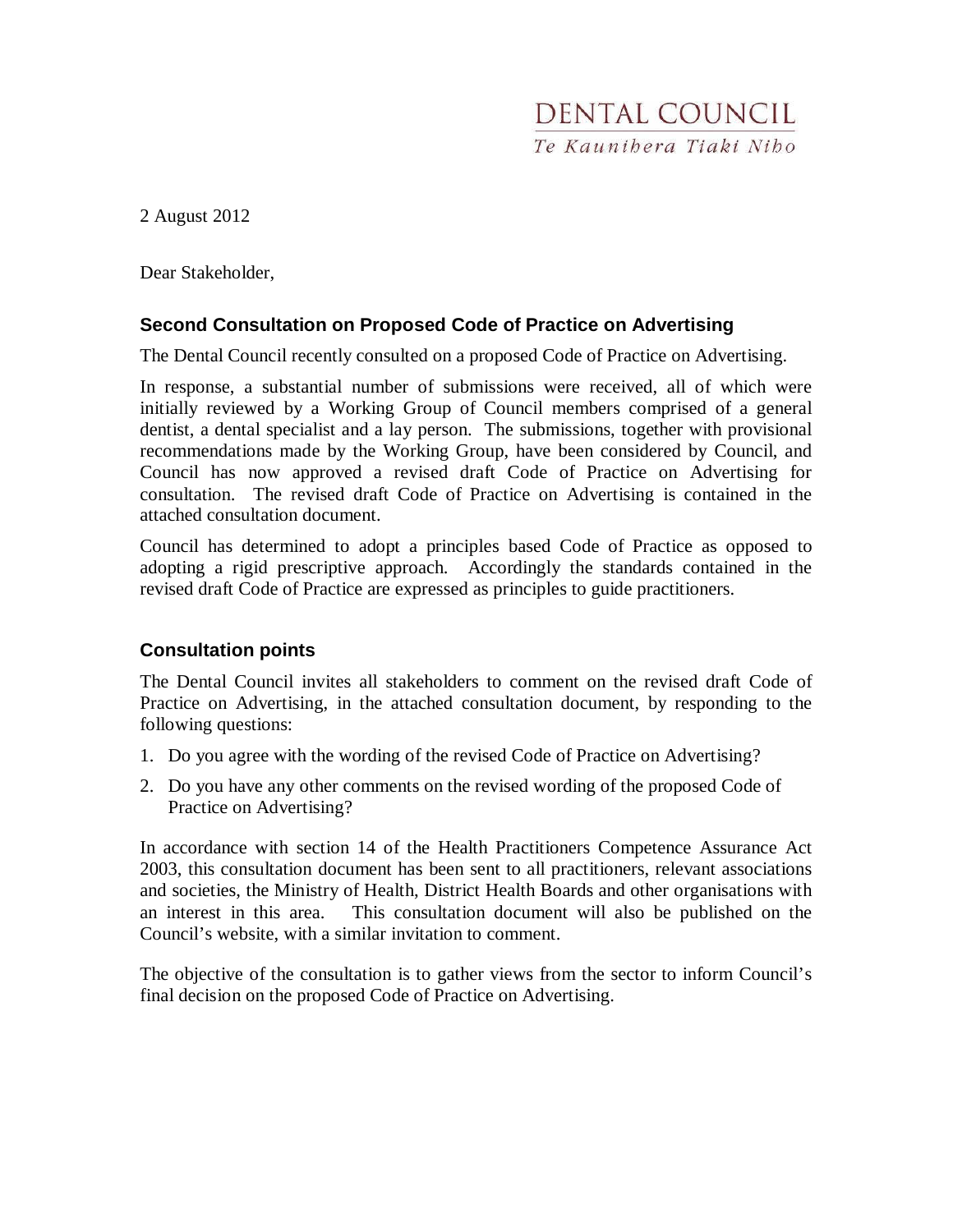The Dental Council seeks any comments on the proposal by the close of business on **27 September 2012**.

Responses should be sent to:

Dental Council PO Box 10-448 Wellington 6143

Fax: 04 499 1668

Email: consultations@dcnz.org.nz

I look forward to receiving your submission.

Yours sincerely

Waner.

Marie Warner Chief Executive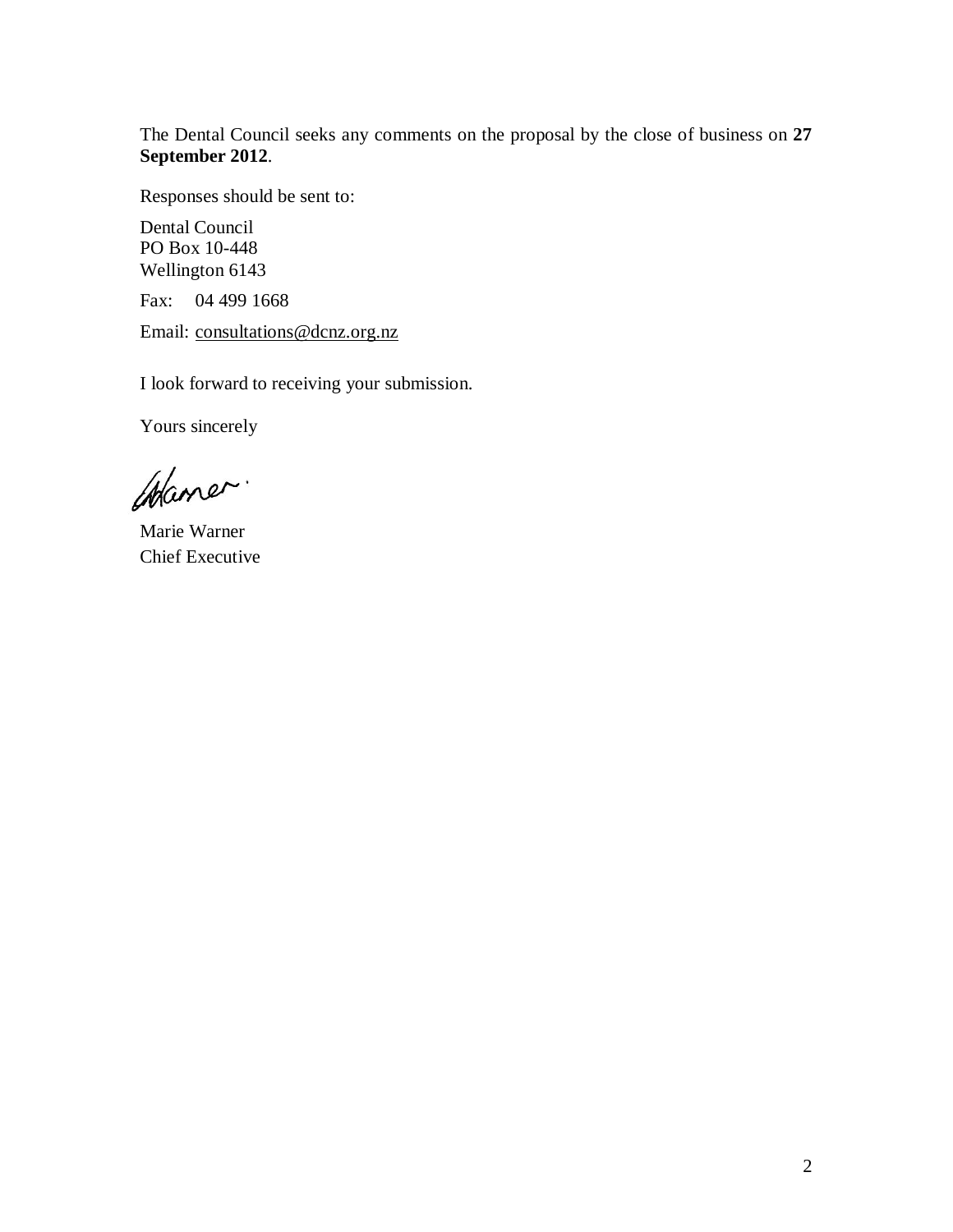# **Revised Draft Code of Practice on Advertising**

RELEASED 2 AUGUST 2012 SUBMISSIONS DUE 27 SEPTEMBER 2012

### **1. INTRODUCTION**

- 1.1 The Dental Council recognises the value of providing information to the public about practitioners and the services they provide and that advertising can provide a means of conveying such information. Any information provided in an advertisement for a service should be reliable and useful in assisting consumers to make informed decisions about accessing services and health care choices.
- 1.2 There are risks that advertising which is inaccurate or misleading can lead to the indiscriminate or unnecessary provision of services. Inaccurate or misleading advertising can also create unrealistic expectations about the benefits, likelihood of success and safety of such services, with possible adverse consequences for consumers. This is particularly relevant in cases where the consumer may be vulnerable or not sufficiently well informed to make a decision about the suitability of certain types of services.
- 1.3 The objectives of this Code of Practice are to:
	- (a) support the principle purpose of the Health Practitioners Competence Assurance Act (2003) which is to protect the health and safety of members of the public by providing for mechanisms to ensure health practitioners are competent and fit to practise their professions;
	- (b) protect the public from advertising that is false, deceptive or misleading;
	- (c) provide guidance on interpretation of the relevant sections of the Act;
	- (d) establish minimum standards for advertising by registered oral health practitioners;
	- (e) support the principles of professional conduct as set out in the Dental Council's Statement on Principles of Ethical Conduct for Oral Health Practitioners; and
	- (f) inform oral health practitioners of the standards of practice that are expected of them when advertising oral health services.
- 1.4 The relevant sections of the Act are:

#### *Section 7: Unqualified person must not claim to be a health practitioner*

(1) *A person may only use names, words, titles, initials, abbreviations, or descriptions stating or implying that the person is a health practitioner of a particular kind if the person is registered, and is qualified to be registered, as a health practitioner of that kind.*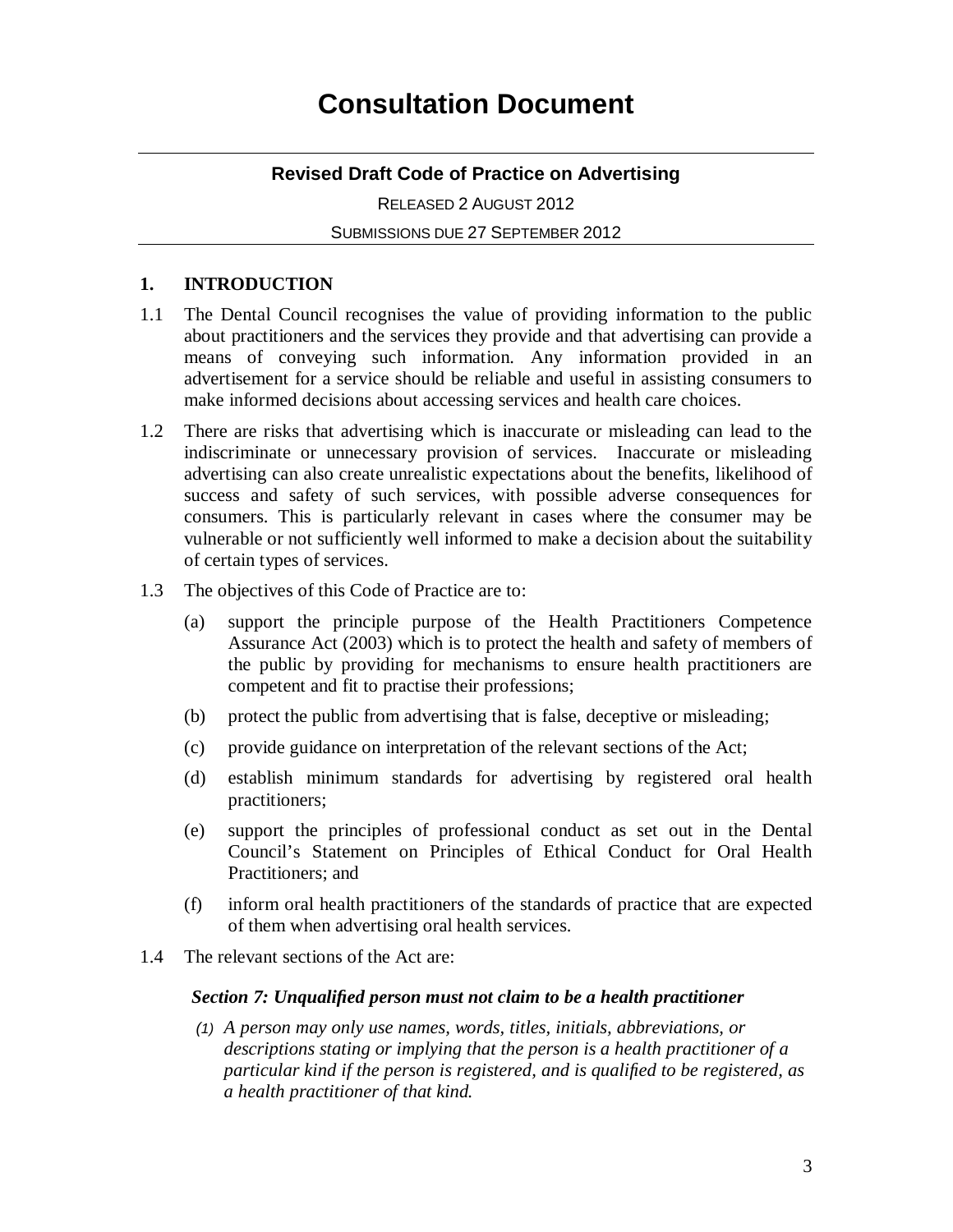- *(2) No person may claim to be practising a profession as a health practitioner of a particular kind or state or do anything that is calculated to suggest that the person practises or is willing to practise a profession as a health practitioner of that kind unless the person -* 
	- *(a) is a health practitioner of that kind*; *and*
	- *(b) holds a current practising certificate as a health practitioner of that kind.*
- *(5) Every person commits an offence punishable on summary conviction by a fine not exceeding \$10,000 who contravenes this section.*

#### *Section 8: Health practitioners must not practise outside their scope of practice*

- (*1) Every health practitioner who practises the profession in respect of which he or she is registered must have a current practising certificate issued by the responsible authority.*
- *(2) No health practitioner may perform a health service that forms part of a scope of practice of the profession in respect of which he or she is registered unless he or she -* 
	- *(a) is permitted to perform that service by his or her scope of practice*; *and*
	- *(b) performs that service in accordance with any conditions stated in his or her scope of practice.*

#### *Section 138(1) Information to be registered*

*(1) The information to be entered in the register of each authority in respect of a health practitioner is –* 

 *(b) particulars of the qualifications by virtue of which the health practitioner is registered;* 

 *(f) any other matters…the authority thinks appropriate.* 

1.5 Practitioners must also be aware of other legislation and standards relating to advertising including, but not limited to, the Fair Trading Act 1986, Consumer Guarantees Act 1993, Code of Health and Disability Services Consumers' Rights, and the Advertising Standards Authority's Codes.

# **2. DEFINITION OF ADVERTISING**

*Advertisement* means any form of communication made to the public or a section of the public for the purpose of promoting the supply of goods or services and

Advertising has a corresponding meaning<sup>1</sup>.

<sup>1&</sup>lt;br><sup>1</sup> Definition taken so far as relevant, from the definition of 'Advertisement' in the Fair Trading Act 1986.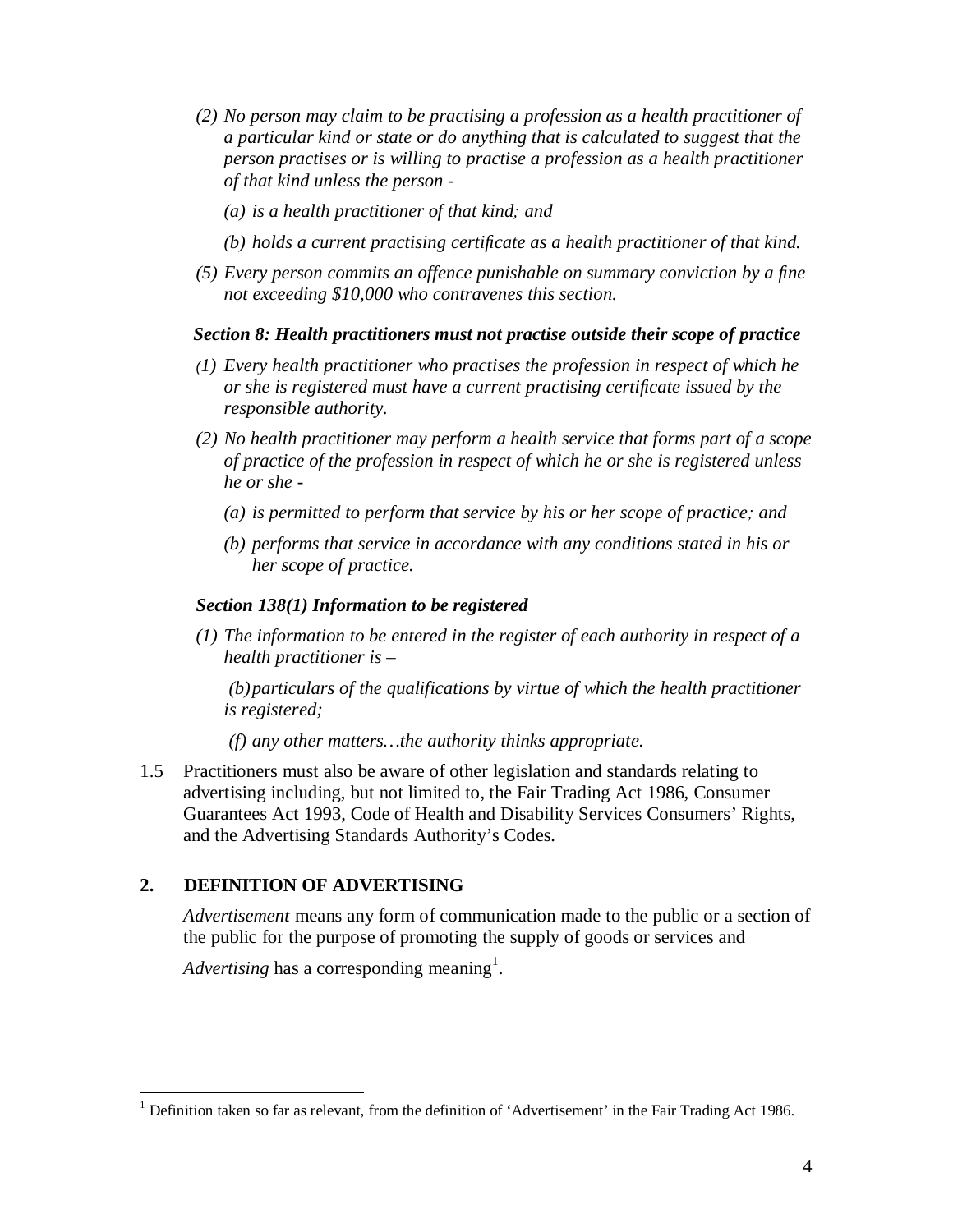# **3. PROFESSIONAL OBLIGATIONS**

### 3.1 *Ethical Standards*

(a) Under section 118(i) of the Health Practitioners Competence Assurance Act one of the functions of the Dental Council is to:

> *set standards of clinical competence, cultural competence, and ethical conducts to be observed by health practitioners of the profession.*

- (b) Oral health practitioners must always consider their professional, ethical and legal obligations when advertising services, and how members of the public will perceive their advertising.
- (c) Practitioners should be mindful of the principles of ethical conduct as set out in the Dental Council's Statement on Principles of Ethical Conduct for Oral Health Practitioners.

### 3.2 *Public safety*

- (a) In many market places people are able to assess the relevance of information about the quality of products and services available. In many situations the services or products have a low risk of causing medical harm to a person. However, this is not the case with health services, including oral health services.
- (b) It can be relatively difficult for people to differentiate between the quality of different treatment offerings especially when it involves advertising and promoting products and services in a clinical environment. The consequences of poor treatment choices, poor treatment outcomes or a lack of truly informed consent from patients may be severe.
- (c) Practitioners must not advertise in a manner that could be considered as attempting to profit from, or take advantage of, limited consumer understanding.

#### 3.3 *Informed Consent*

- (a) The main purpose for advertising of services is to present information that is reasonably required by consumers to make decisions about the availability and suitability of services offered.
- (b) Any decision by a consumer in response to an advertised service does not substitute for informed consent, nor the obligation on a practitioner to obtain informed consent before proceeding to provide the service as set out in the Dental Council's Code of Practice on Informed Consent.

### 3.4 *Ensuring Competence*

 When advertising a service, a practitioner must be competent by reason of his or her education, training and/or experience to provide the service advertised or to act in the manner or professional capacity advertised.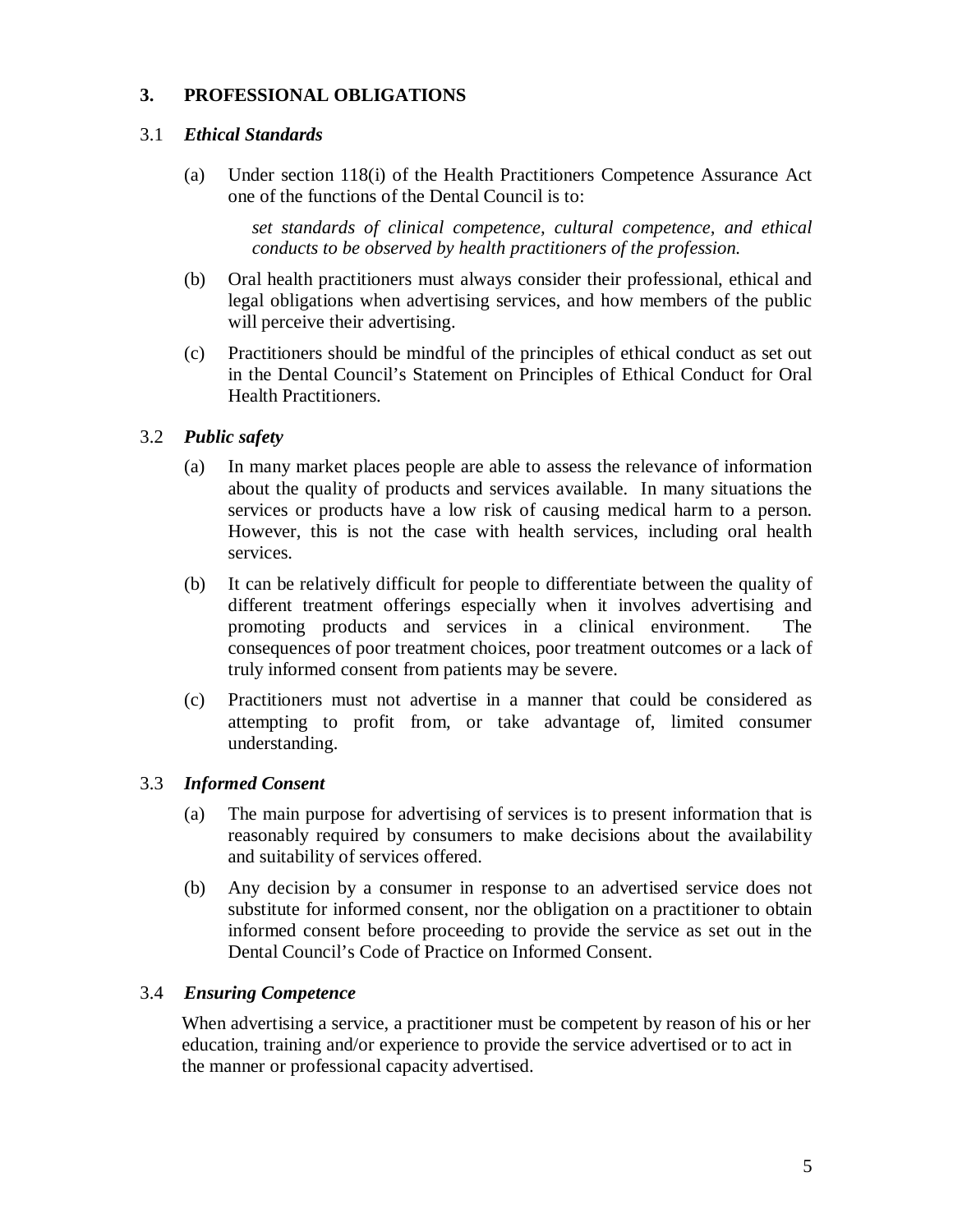### 3.5 *Substantiation of Claims*

A practitioner must be certain that any claims made in advertising material can be supported by a balance of evidence-based literature. This refers particularly to claims regarding outcomes of treatment, whether implied or explicitly stated.

### 3.6 *Comparative Advertising*

It is difficult to include all required information to avoid a false or inaccurate comparison when comparing one health service or product with another. Therefore, comparative advertising is at risk of misleading the public and practitioners must not advertise in a manner which overtly, or otherwise, disparages other practitioners and the services they offer.

### 3.7 *Authorising the Content of Advertising*

- (a) Practitioners are responsible for the form and content of the advertising of health-related services and products associated with their practice. Practitioners must not delegate this function.
- (b) Practitioners must ensure the accuracy of advertising their health-related services and products and must ensure compliance with this Code. The Dental Council will apply the doctrine of vicarious liability<sup>2</sup>.
- (c) Council is not able to give legal advice or opinion nor 'vet' or pre-approve advertisements for compliance with this Code. If a practitioner is in doubt about whether his or her advertisement might be in breach of the Code of Practice, the practitioner must seek his or her own advice.

# **4. ADVERTISING NATURE OF PRACTICE**

- 4.1 A general dentist who does not hold specialist registration must:
	- (a) not claim or otherwise hold him or herself out to be a specialist, either explicitly or by implication, or convey that perception to the public;
	- (b) describe him or herself, unambiguously, as a "general dentist" when using any terms or descriptors that indicate or imply a particular interest or skill in areas of practice.
- 4.2 No practitioner shall advertise, claim or otherwise hold him or herself out as offering oral health services, procedures or advice that are not within the practitioner's registered scope of practice.

# **5. ADVERTISING OF PROFESSIONAL QUALIFICATIONS AND MEMBERSHIPS**

5.1 Advertising professional qualifications may be useful in providing the public with information about experience and expertise. Professional qualifications are those qualifications obtained by examination or formal assessment.

 $\frac{1}{2}$  A "vicarious liability" can be defined as the liability created by an action or non action by a person, working on behalf of him/her when he/she is responsible for all the action or inaction of such person within the limits of their association.